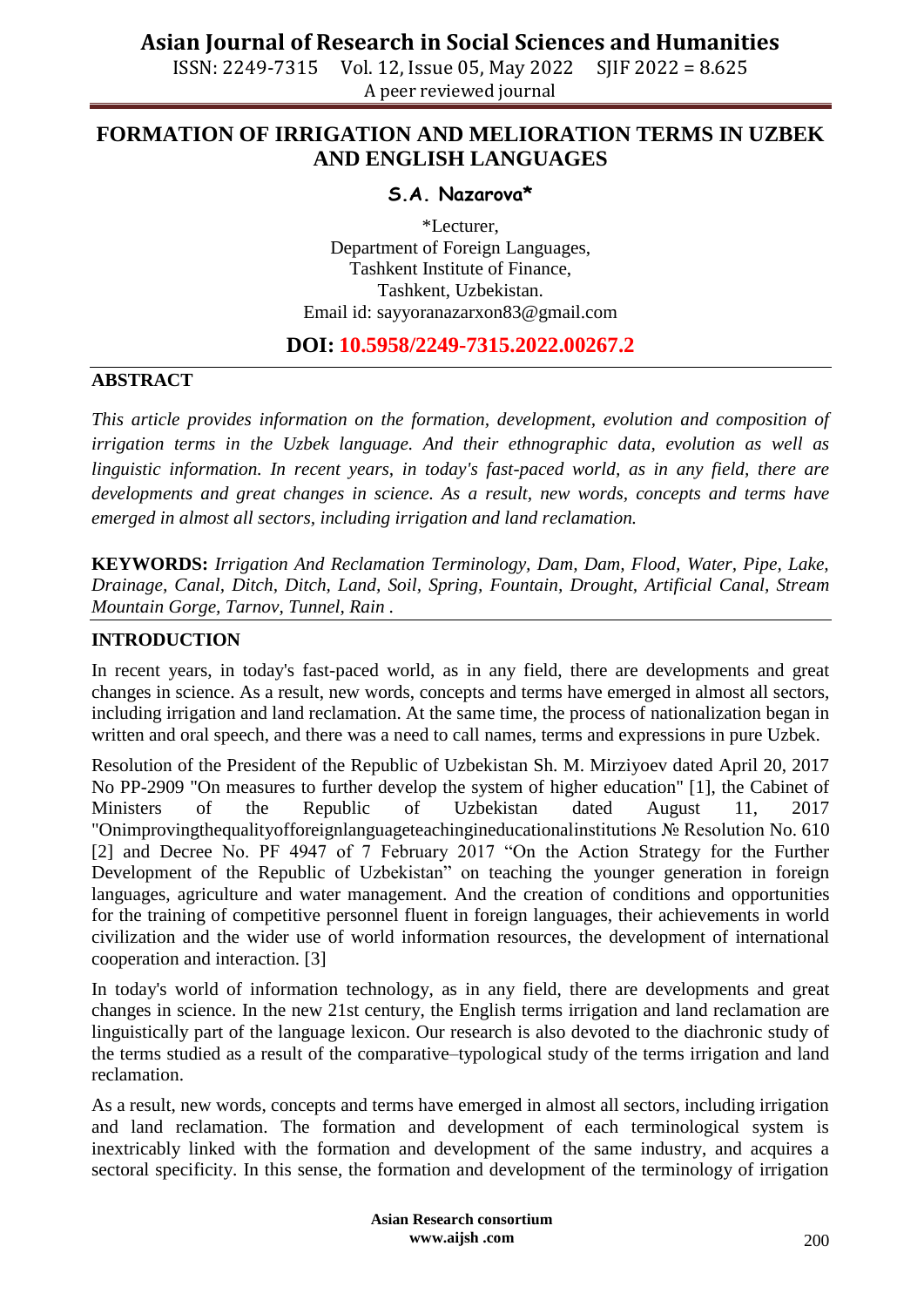ISSN: 2249-7315 Vol. 12, Issue 05, May 2022 SJIF 2022 = 8.625 A peer reviewed journal

and land reclamation in the Uzbek and English languages has its own path of development, genetic basis.

The relationship between irrigation and land reclamation has attracted the attention of many foreign and local scholars as an economic and social category since the emergence of the first written sources and has been the subject of heated debate to this day. Because the implementation of research on the terminology of irrigation and land reclamation occupies a special place in the vocabulary of this field in domestic and foreign linguistics. This is explained by the process of expansion of terminological lexical units as a result of the rapid development of science and technology, the increase in the volume of socio-economic, scientific and technical information. As a result, there was a need for a scientific study of terms related to irrigation and land reclamation.

It is known that the emergence, formation and development of the terminological system of irrigation and land reclamation is directly related to the history of the early and medieval times. Today, life itself confirms the importance of scientific research by studying the history of the formation and content of the terms irrigation and land reclamation, their content, what lexical units were called in the past on the basis of scientific sources.

The development of the terms irrigation and land reclamation in England and the concepts and processes associated with farming were first reflected in English-speaking society. The lexical units of irrigation and reclamation in English are described in encyclopedic, etymological, and specialized terminological dictionaries. At present, various facilities related to irrigation and land reclamation are also attracting the attention of specialists in the private sector.

One of the main tasks of the terminology of any language, especially Uzbek, is to replace and introduce into the Uzbek language lexical units related to the field of irrigation and land reclamation. In the lexicology department of linguistics, the lexical structure of a language, the consequence of the emergence of new words, leads to the enrichment of the vocabulary of this language.

In the I-IV centuries BC, among the Turkish peoples living in Asia Minor, fabricated stories were invented to explain the origin of mountains and waters. The consistent establishment of economic trade relations was the basis for the development of agriculture, artificial irrigation, animal raising and horticulture in the country. In the early middle Ages, the peasant (village governor) was the owner of the property. Due to the high level of development of agriculture, the formation of lexical units in the field of irrigation and land reclamation in folk legends such as Alpomish, Tomaris, Shirak, such as irrigation, hiraj, dayra, undoubtedly began from this period.

As S.P.Tolstov, who studied the terms of irrigation and land reclamation in modern linguistics, noted: "In ancient times in Central Asia, the development of socio-economic relations in society, primary land ownership, forms of ownership, the formation of the first agricultural and industrial structures and their structural Undoubtedly, the role of archeological, ethnographic, paleoanthropological, as well as linguistic data in the generalized study of relevant data is invaluable. " [10] In his research, he describes that some examples of terms related to irrigation and land reclamation, such as irrigation, land reclamation, etc., have reached the present time, such as irrigation, land, etc.

Some similarities to the irrigation and land reclamation terms can be found in O.S.Akhmedov's doctoral dissertation on philological sciences "Linguistic analysis and translation problems of tax and customs terminology in English and Uzbek." [5] For example: haroj (hiroj) is a land tax, which shows that the irrigation sector is one of the most important sectors of public administration, like the tax sector. Many of these terms are now archaic.

We know the life and way of life of the Turkish peoples through the monuments of folklore and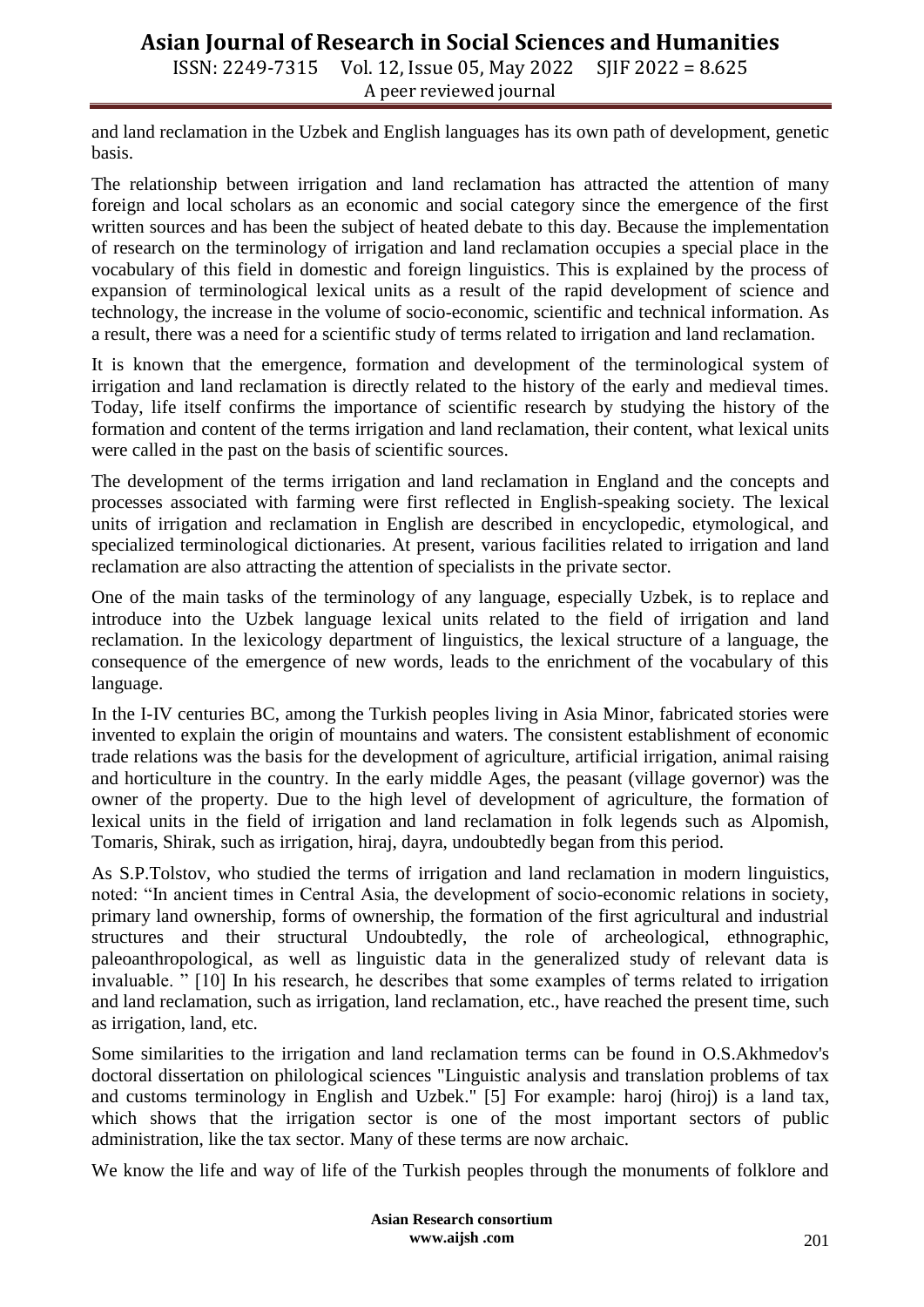ISSN: 2249-7315 Vol. 12, Issue 05, May 2022 SJIF 2022 = 8.625 A peer reviewed journal

written sources. Folklore has come down to us through ancient myths and legends, through historical songs that have been passed down by word of mouth calling for rain on ancient agriculture. These include rain calling ceremonies, wind stops, and ploughing.

#### **Rain Summoning Ceremony**

From ancient times, the main economic activity of the Uzbeks was farming, and the region's agriculture was irrigated and natural, that is, rain-fed lalmi (kayrakt). On Lalmi farmland, a ceremony was held to summon the rain in the event of a drought without rain in the spring. The ceremony was called by such names as "Slow Wife," "Milk Woman," "Water Woman," and "Imperfect Woman."

Weak wife, sultan wife,

Shadow area wife

What does a weak wife need?

It needs a torrential downpour.

Let the rain the lake

Let the world get wet

Let the grass grow

Let there be no drought.

As another example, it is appropriate to show **a plough song, that is, plowing**:

To reap, to reap, to reap,

Plowing, going back and forth.

The hardest part is

O my ox, to build a house [66; B.150].

Similar songs contain terms related to modern irrigation and land reclamation. For example, terms such **as water, soil, flood, river, ice, rain, shore, lake, drought.**

Many lexical units related to irrigation and land reclamation have been used in Uzbek folklore, especially in legends, songs and epics. In folk epics, plowing, agricultural ceremonies, songs mean that the terms irrigation and reclamation have an ancient history.

So, since ancient times, man has invented fabric stories, legends, songs that explain the emergence of terms in the field of irrigation and land reclamation, expressing their reaction to the events taking place in the environment. We call all this "folklore" today. In folklore, including songs, myths and legends, it is precisely the lexical units of agriculture that can be found among the terms of the field of irrigation and reclamation that have survived to the present day.

Yusuf Hos Hajib, who lived and worked in the X-XII centuries, is one of our scholars who made a great contribution to the development of terms in the field of linguistics, including irrigation and land reclamation, with his work "Qutadg'uBilig" ("Knowledge that leads to happiness"). In the process of studying the work of the scientist, we have identified lexical units related to more than 150 terms related to the field of irrigation used at that time. Including *springs, fountains; full-flow, path, direction; measure the ground by hand; summer-field, pasture, desert, valley; late-crossing, crossing, crossing of rivers, streams, lakes; share-village; kend-shahr; a place of flowers,lawns, and grasses; öbri- depth, dara; the edge of the visible place, the circumference*; [12]

NosiriddinBurhanuddinRabguzi's book "The Story of Rabguzi" ("Yozuvchi" Publishing House,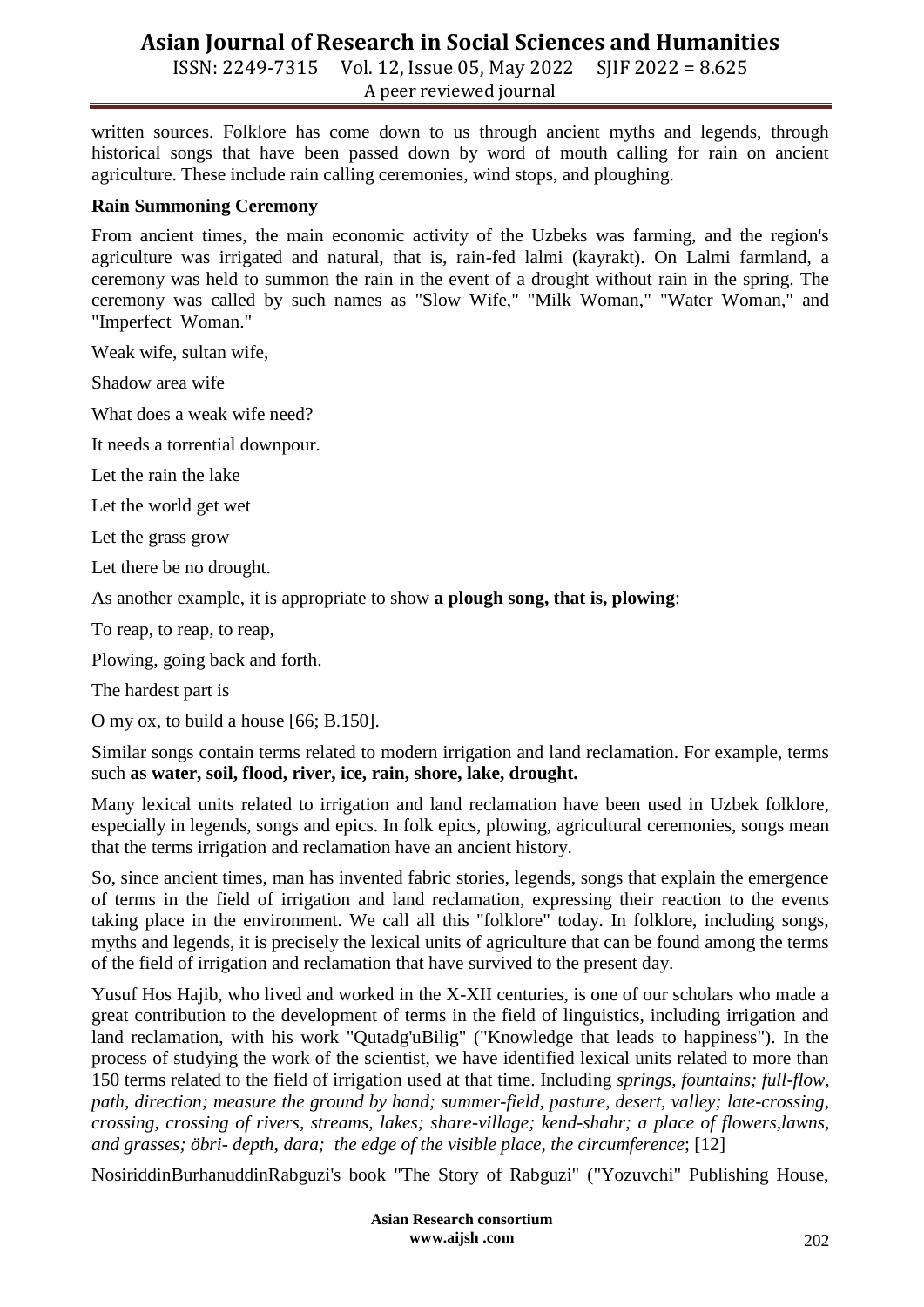ISSN: 2249-7315 Vol. 12, Issue 05, May 2022 SJIF 2022 = 8.625 A peer reviewed journal

1990, first book) [8] uses the following a number of water management terms: *yogin - rain; bodiya- desert, steppe, desolate ; bus-district; burloq- vineyards; yobon- wilderness, desert; yolstream, spring ; yigoch - a unit of distance of about 9 km; misqol-weight measurement (approximately 4.68 g); navodan-tarnov; sabon- plowing; tariqchilik-farming; tikmoq- to sew; haroj (hiroj) - land tax, a large piece of land owned by someone; shar- a measure of length equal to a spindle; qarim- depth; qubosh-a guard installed in the fields; qo'l-the dried riverbed of the river; [8]*

The importance of the Timurid period in the history of Uzbek linguistics is incomparable. Historically, during the reign of Amir Temur, the development of science, culture, art, and the Turkic (Uzbek) language created the conditions for a high level of development. By this time, lexical units in the field of irrigation began to be formed as terms from common words. We can see the following words about irrigation and land reclamation in Amir Temur's work "Temur's Statutes" [4], which is now our national and spiritual heritage:

In Temurnoma, a book about Amir Temur in the Battle of Koragon [9] many terms can be seen, such as yobon-steppe, desert, field; yig'och- timber, length measurement; gas-length measurement, rubymaskun- is the dry part of the land; saqo-sprinkler, matermen; shikof-crack, river, hole; qantara- bridge; qovg'a- a leather vessel used to draw water from a well; gabroground, land, soil; g'ob- forest cover; o'r- elevation, sloping place; o'lang- weed, grass; hannotgrain , farmer; hubobot- cereals, grains; hirosat-cultivation, farming, horis-farmer, guard and it is clear that in every period of our history, farming has been an integral vital need of mankind. Since the cultivation of land and irrigation have been the basis of human life since the centuries BC, the history of the term irrigation dates back to those times.

One of the brightest representatives of the history of Uzbek linguistics, the historical and architectural work "Boburnoma" by the king and poet Zahiriddin Muhammad Babur, contains many lexical units related to the terms of irrigation and land reclamation. Nowadays, terms are used instead of these lexical units. The following terms related to irrigation and land reclamation can be found in the Boburnoma. For example:suyi-water, river; yig'och- wood, measuring unit; [6]

We know from history that in the XVI-XIX centuries the territory of Uzbekistan was ruled by the Khiva, Bukhara and Kokand khanates. During this period, the intensification of conflicts between the khanates led to the weakening of the state, which in turn showed a decrease in attention to the field. During the khanate period, great work was done in the field of irrigation and land reclamation.

It should be noted that the process of adaptation of the terms irrigation and land reclamation to sources and oral speech is represented by several lexical units:

### **1. Translation of the term into Uzbek through phonetic adaptation**

### **2. Shielding**

#### **3. The use of the irrigation and land reclamation terms in the sense of lexical units existing in the Uzbek language**

### **4. Expressing irrigation and land reclamation terms using different word groups**

One of the tasks of Uzbek terminology is to form Uzbek alternatives to the existing terms in the field of irrigation and land reclamation in English and to include them in this field. This, in turn, led to the development of the science of national terminology. [11]

It should be noted that in the field of irrigation, irrigated agriculture appeared and developed long ago. The word "irrigation" comes from the Latin word irrigatio - to irrigate dry lands, to irrigate fields and arable lands.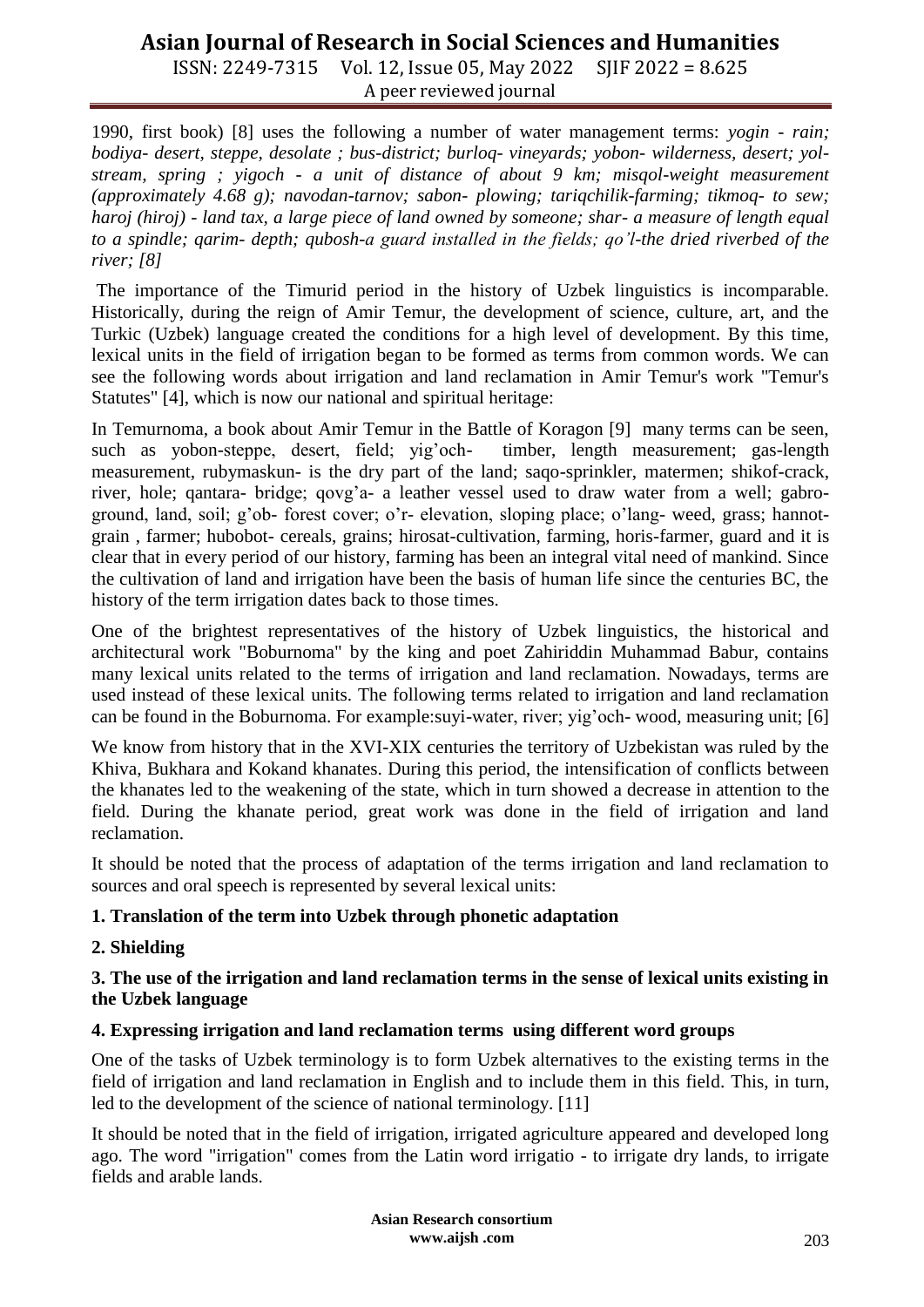ISSN: 2249-7315 Vol. 12, Issue 05, May 2022 SJIF 2022 = 8.625 A peer reviewed journal

The terms irrigation and land reclamation in English are listed in special terminological dictionaries.

The English term "irrigation" has its own etymological history. Also, the **World Book**encyclopedic dictionary defines the word irrigation as follows: *Irrigation is the watering of land by artificial methods. And it provides water for plant growth in areas that have long periods of little or no rainfall. The water used for irrigation is taken from lakes, rivers, streams, and wells. [13]*

**Uzbek translation:**irrigatsiyabuyerlarisun'iyusulbilansug;orishdir. Va u uzoqvaqtdavomidayog'ingarchilikkamyokiumumanbo'lmaganjoylardao'simliklarningo'sishiuchun suvberadi. Sug'orishuchunishlatiladigansuvlar ,ko'llar ,daryolar, irmoqlarvaquduqlardanolinadi.

**The Oxford Etymological Dictionary gave the following definition of the term in 1610:** *1610s, "a supplying of water to land," also in medical use, "supply of liquid to some part of the body," from Latin irrigationem (nominative irrigatio) a "a watering, irrigation, "noun of action from past participle stem of irrigate" lead water to, irrigate, flood ". [14]*

**Uzbek translation:**"Suvniquruqlikkaetkazibberish " , shuningdektibbiymaqsadlardafoydalanish, tananingba'ziqismlarigasuyuqliketkazibberish", lotinchairrigatsiya " nominative irrigatsiya" dan "sug'orish , sug'orishningo'tganqismidankelibchiqqanharakatnomi , suvniolib boring , sug'oring, toshqinqiling"kabilar.

**Irrigation** is the process of applying controlled amounts of water to plants at needed intervals. Irrigation helps to grow agricultural crops, maintain landscapes, and revegetate disturbed soils in dry areas and during periods of less than average rainfall. Irrigation also has other uses in crop production, including frost protection.

**Translation:**Sug'orish-

buo'simliklargakeraklivaqtoralig'idaboshqariladiganmiqdordagisuviqo'llashjarayoni.

Sug'orishqishloqxo'jaligiekinlariniyetishtirishga

,landshaftlarnisaqlashgavaquruqjoylardavao'rtachayog'ingarchilikdan a vaqtlardabuzilgantuproqlarniko'payishigayordamberadi. Sug'orisho'simlikyetishtirishda ,boshqamaqsadlarda , shujumladansovuqdanhimoyaqilishda ham mavjud.

### **melioration (n.)**

*c. 1400, melioracioun, "improvement, act or process of making or becoming better," from Late Latin meliorationem (nominative melioratio) "a bettering, improvement," noun of action from past-participle stem of meliorare "to improve". Meliorations in Scottish law were "improvements made by a tenant upon rented land."*

**Uzbek translation:**melioratsiya, "takomillashtirish, harakatyokitakomillashtirishjarayoni", Lotinchameliorationem (nominative melioratio)dan "yaxshilanish, takomillashtirish",meliorareo'tmishdoshqismidankelibchiqqanharakatnomi"takomillashtirish".

Land reclamation under Scottish law is "improved by land leased by the tenant". Land reclamation (Latin melioratio - improvement), agricultural land reclamation - a series of organizational, engineering and agro-technical measures aimed at radically improving the fertility of land. M. change the set of natural conditions (soil, hydrological, climatic, etc.) in the desired direction; allows you to change the water, air, temperature and nutrient regime, which is convenient for growing crops in the soil, the temperature and movement of air in the near-surface layer of the atmosphere. M. it is of great economic importance: new lands are developed, arable lands are expanded, land productivity and increase, product quality improves and its cost decreases. M. along with economic and social issues, it also solves the environmental problem. [7]

> **Asian Research consortium www.aijsh .com**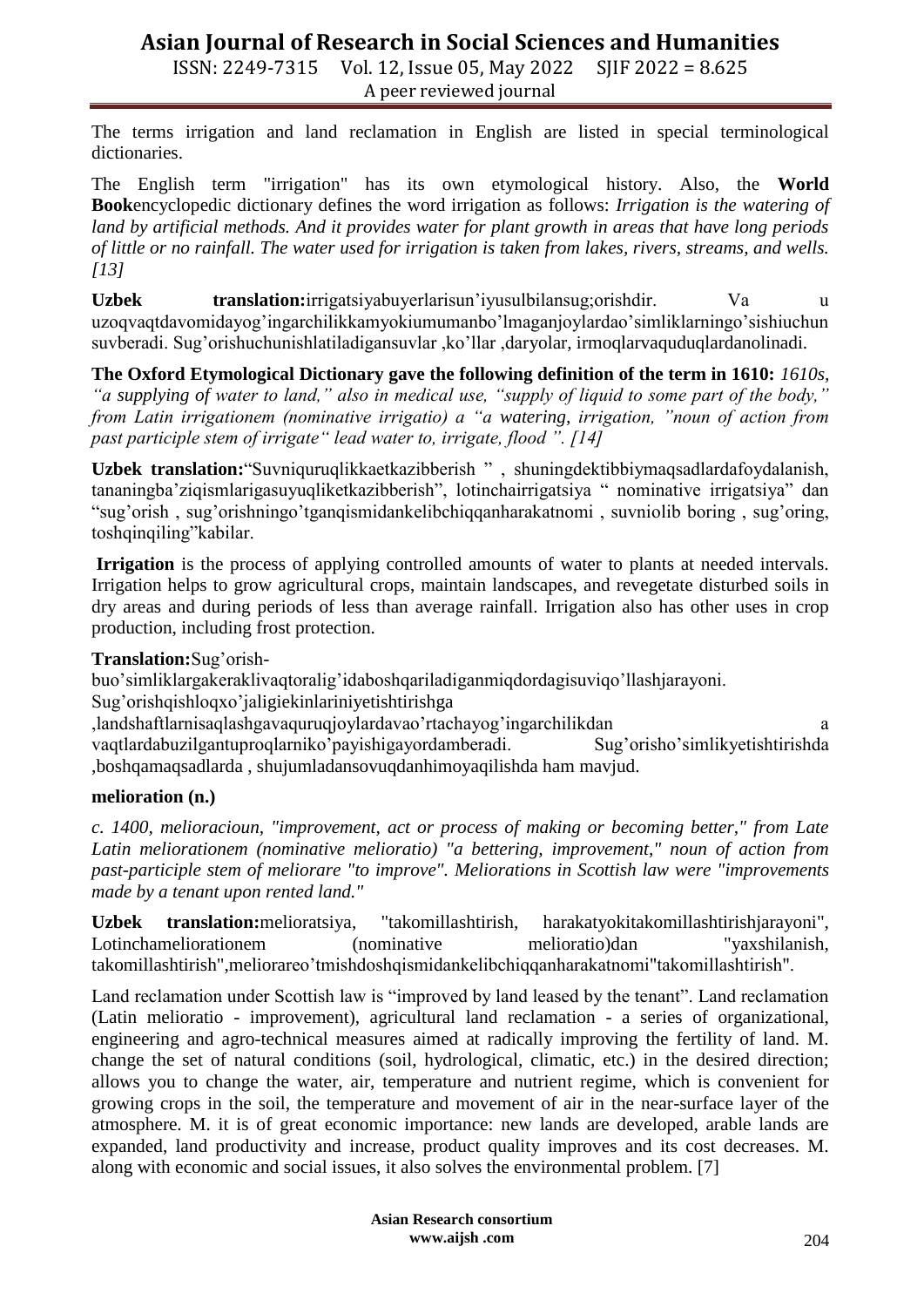ISSN: 2249-7315 Vol. 12, Issue 05, May 2022 SJIF 2022 = 8.625 A peer reviewed journal

These terms irrigation and land reclamation were used in England as irrigation and later became a popular term. However, in the eighteenth and nineteenth centuries, instead of the term irrigation, the lexical unit "farming" was expressed in English by the lexeme "farming" and now by the lexeme "irrigation".

We know from history that the English language belongs to the Romano-Germanic family, and so far many words have come from French into English. According to many historical sources, British lands were mainly part of the territory of English and Saxon tribes.

In the late nineteenth and early twentieth century's, one of the English linguists, Henry Swift (1845-1921), left a great deal of information on irrigation and land reclamation in English in his History of English Linguistics. Based on this book, we consider it expedient to gradually classify the history of terms related to irrigation and land reclamation in English into stages:

Agriculture as a sector was formed in **1569**, and it was during this period that the process of development of the English terms irrigation and land reclamation began. "The process of development of the terms irrigation and land reclamation consists of the following stages":

During the XII-XIII centuries in England, "irrigation" was one of the leaders of the agricultural industry. During this period, water mills began to appear and spread in all regions of the country. Irrigation development was stimulated as the agricultural system was formed. At that time, the first lexical units related to the terms irrigation and land reclamation appeared, and they are still used today:

**dam - dam, dam, flood- flood, water- suv, pipe - pipe, lake - lake, drain- drainage, canalkanal, ditch-ditch, ditch, land - land, soil - soil, spring - spring, spring, drought -drought, flume - artificial canal, flowing mountain gorge, tarnov, tunnel - tunnel, rain - rain.**

Hence, the simple terms related to irrigation and land reclamation began to develop due to the fact that the land was arable and irrigated.

In the XIV-XVI centuries, as a result of vague choices between farmers and landlords for freedom, a number of special words were formed as a result of the emergence of the lexical unit of the farmer in the field of irrigation and land reclamation:

**landlord**–eregasi, **water pipe**–suvquvuri**, high water**–yuqorisuv,

**spillway** - drenaj, **shallow water**–sayozsuv, kichikirmoq, **river head**–daryoboshi, **outfall** – suvquyilishi, **head channel**-bosh kanal

 Thus, this period is a period of formation of complex vocabularies related to irrigation and land reclamation at a time of backwardness in the territory of England.

 The seventeenth and nineteenth centuries became the center of trade on English soil. In Europe, a trading system was formed and the need for land increased. During this period, two- and threecomponent terms related to irrigation and land reclamation emerged:

**temporary ditch-** vaqtinchalikzovur, **water pipe line-** suvquvurtizimi**,**

**concrete pipe-**betonquvur**, inside farm road**- fermaichkiyoli, **earth boundary path**yerningchegarayoli, **inside farm cannal-** fermaichkikanali.

By the twentieth century, as science and technology developed, lexical units such as irrigation, drainage, reclamation, and hydraulic engineering began to become more active. We know from historical sources that field irrigation has been mentioned in many places about artificial irrigation. At this stage, the development of terms related to the new field of irrigation was due to technical devices and structures. We know that that period was a period of development of a new science and technology, when many different technical devices began to be used in the field of irrigation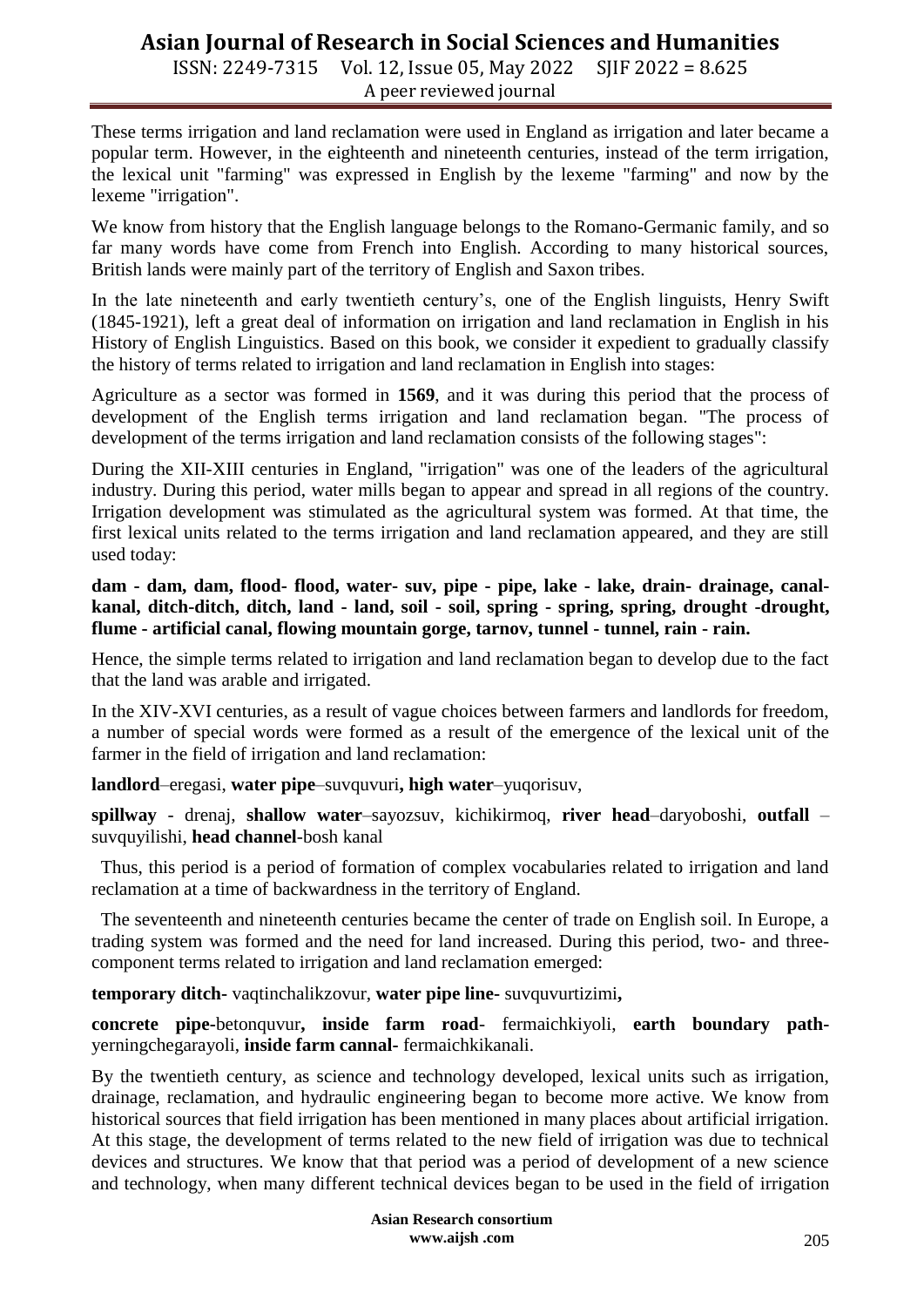ISSN: 2249-7315 Vol. 12, Issue 05, May 2022 SJIF 2022 = 8.625 A peer reviewed journal

and land reclamation. Therefore, new terms were formed from lexemes representing technical objects.

It is the period of the XXI century, and there are also abbreviated terms in the field of irrigation and land reclamation. This is especially true of English terms, as they have been used in English in recent years to save words. We know that abbreviated terms are different from ordinary terms, even listed in a separate section in special dictionaries. For example: World Water Council - (WWC), Global Water Partnership (GWP), World Water Forum (WWF), International Irrigation Management Institute (IIMI), Global Vision on Water (GVW), International Commission on Irrigation and Drainage (ICID), Fresh Water Forum (FWF).

We also fully agree with the views of the above linguists and express our views on the classification of the following methods of irrigation and reclamation terms in English:

| <b>Simple word units</b>        | <b>Complex word units</b>           | <b>Abbreviation units</b>                                           |
|---------------------------------|-------------------------------------|---------------------------------------------------------------------|
|                                 |                                     |                                                                     |
| soil-тупрок,                    | water+shed-сув хавзаси,             | <b>WWC</b><br>(World<br>Water                                       |
| water-сув,                      | тўшаги,<br>water+bed-<br>CVB        | Council),                                                           |
| $drain - qpeHax,$               | water+proof-cyB                     | <b>GWP</b><br>(Global)<br>Water                                     |
| $drop - $ томчи,                | ўтказмайдиган,<br>сувга<br>чидамли, | Partnership),<br>WWF<br>(World<br>Water<br>$\overline{\phantom{a}}$ |
| $\text{canal} - \text{канал}$ , | water+shoot-сув кувури,             | Forum),                                                             |
| ditch- дренаж,                  | $whirl+pool-rup\mu0$                | <b>IMI</b> - (Irrigation Management)                                |
| trough $-$ сув идиш,            | spill+way-дренаж,                   | Institute),<br><b>ICID</b>                                          |
| lake - кўл,                     | waste+way- исрофгарчилик            | (International Commission on<br>Irrigation and Drainage),           |
| farm - ферма,                   |                                     | FWF- (Fresh Water Forum)                                            |
| river -дарё,                    |                                     |                                                                     |
| dam - дамба, тўғон,             |                                     |                                                                     |
| drought -қурғоқчилик            |                                     |                                                                     |

Albert Markwardin, one of the American linguists, explains the origin of the terms irrigation and land reclamation in Short History of English: Old English (450-1050) Middle English (1050-1475) Modern English (1475-1700) Modern English (1700- to the present) include the following lexical units:

**lake–**ko'l**, farm -** ferma**, canal -** kanal**, river -** daryo**, dam -** damba**, drain -** drenaj**, drought –** qurg'oqchilik .

Hence, in the first stage, the lexical units related to the terms irrigation and reclamation were formed on the basis of the semantic transfer of simple words through the semantic method.

It should be noted that in the field of irrigation and land reclamation, the term denoting an object or process has been activated in different ways in different periods. For example, if we take the word "irrigation", in England in the 14-17th centuries this lexical unit was used in its own sense, while in the 18th-19th centuries it was expressed by the word farmer. Later, by the twentieth century, it was called irrigation and reclamation. By the eleventh century, a number of lexical units